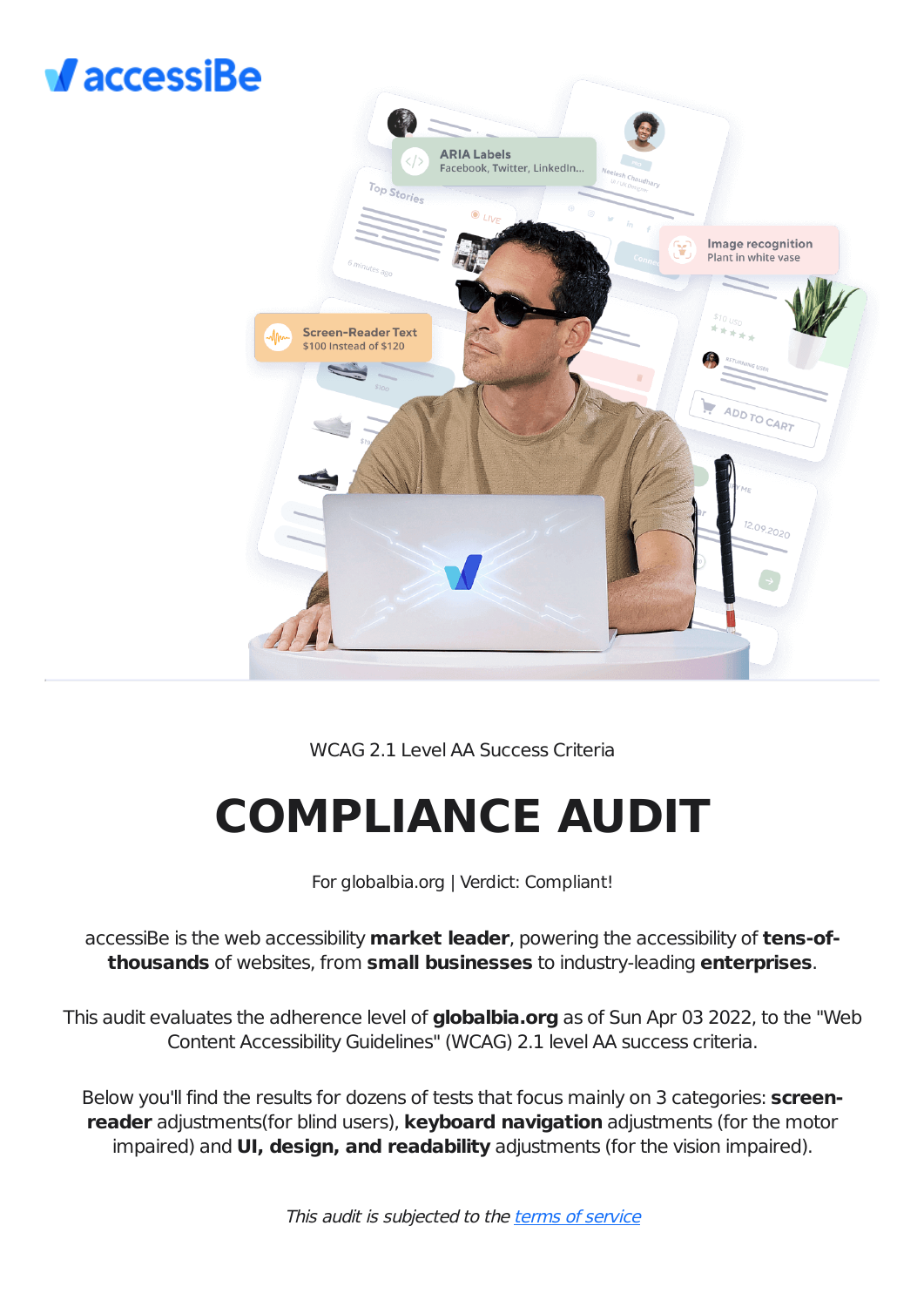| # | <b>Requirement</b>                                                                                                                                                                                                                                          | <b>Relevant</b> | <b>Successes</b> | <b>Failures</b> | <b>Score</b> |
|---|-------------------------------------------------------------------------------------------------------------------------------------------------------------------------------------------------------------------------------------------------------------|-----------------|------------------|-----------------|--------------|
| 1 | Elements that behave as buttons<br>but are built using other tags such<br>as span, div, a or others, should<br>include a "role" attribute that equals<br>to "button".                                                                                       | <b>No</b>       | $\Omega$         | 0               |              |
| 2 | Buttons should include text<br>explaining their functionality, and if<br>icons are used as buttons, a screen-<br>reader only text or an "aria-label"<br>attribute should be used for that<br>description.                                                   | <b>No</b>       | 0                | $\Omega$        |              |
| 3 | Links should include text that is<br>setting expectations to what page<br>they are leading to. If empty links<br>are used as layout wrapping<br>elements, a screen-reader only text<br>or an "aria-label" attribute should be<br>used for that description. | Yes             | 39               | 3               | 93%          |

## **Code snapshots of some successful elements**

<a href="https://globalbia.org" ><img src="https://globalbia.org/wp-content/themes/glo balbia/assets/images/logo.png" alt="Global Brain Injury Association Logo"></a>

<a href="https://globalbia.org/" aria-current="page" >Home</a>

<a href="https://globalbia.org/partner-projects/" >Partner Projects</a>

<a href="https://globalbia.org/global-picnic-2/" >Global Picnic</a>

<a href="https://globalbia.org/login-register/" class="account-button login-register" > Lo gin | Register </a>

<a href="/donate/" class="account-button donate" > Donate </a>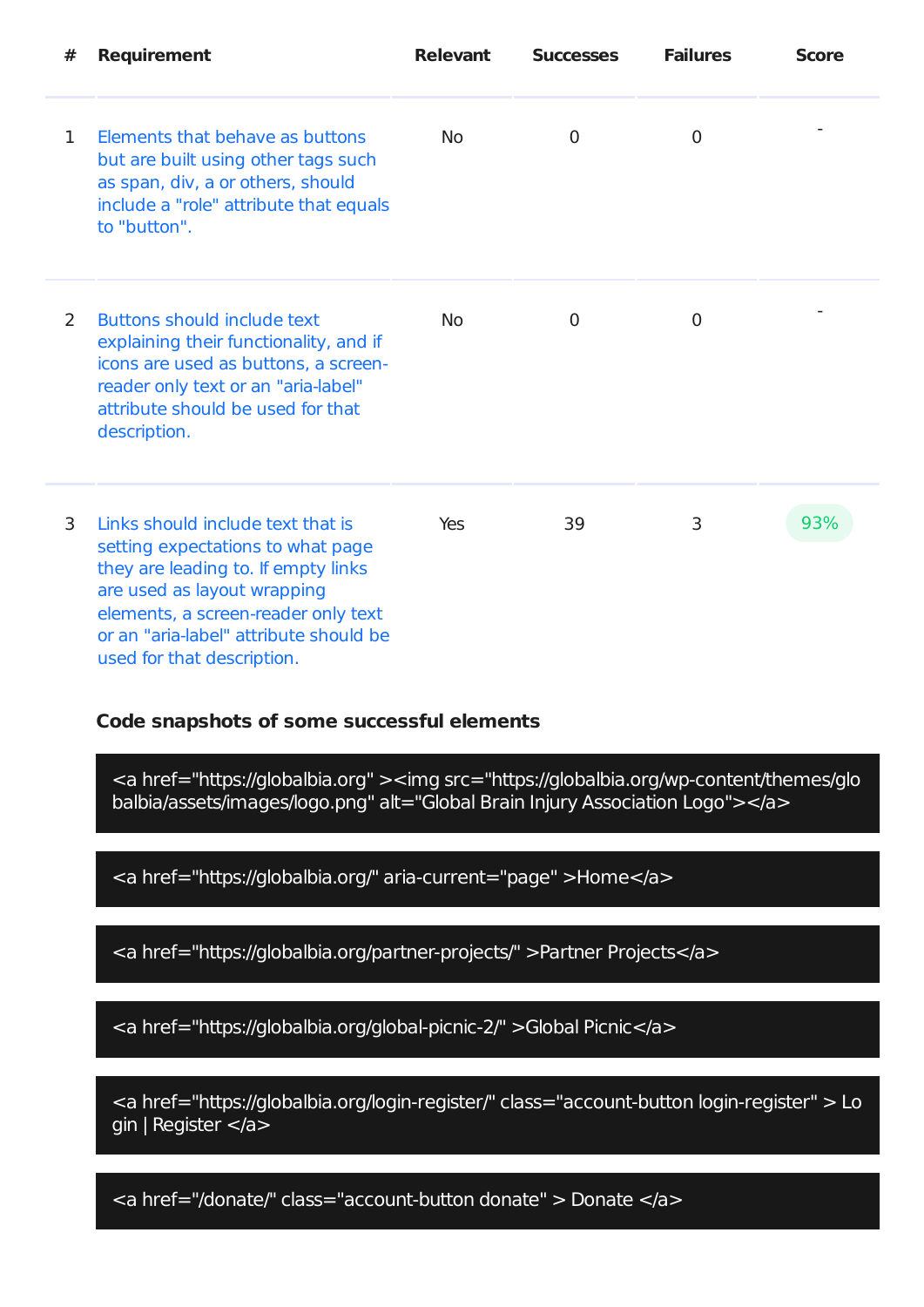<a href="https://globalbia.org/how-can-you-help/" >Find out how you can help</a>

<a href="https://globalbia.org/what-the-experts-say-2/" >See the Research</a>

<a href="https://globalbia.org/understanding-brain-injury/" >Delve Deeper</a>

<a href="https://globalbia.org/positive-health/" >Find the benefits</a>

## **Code snapshots of some failed elements**

<a href="https://www.facebook.com/GlobalBrainInjuryAwareness" class="social-icon fac ebook" target=" blank" aria-describedby="new-window-2" > <i class="fab fa-facebookf" role="presentation"></i></a>

<a href="https://twitter.com/Global\_BIA" class="social-icon twitter" target="\_blank" ariadescribedby="new-window-2" ><i class="fab fa-twitter" role="presentation"></i></a>

<a href="https://www.linkedin.com/company/global-brain-injury-awareness-cic/" class ="social-icon linkedin" target=" blank" aria-describedby="new-window-2" ><i class="fa b fa-linkedin-in" role="presentation"></i></a>

4 Links that open in a new tab or a new window should either have an "aria-label" attribute or a screenreader only element explaining to screen-readers that this opens in a new tab. Yes 3 0 100%

#### **Code snapshots of some successful elements**

<a href="https://www.facebook.com/GlobalBrainInjuryAwareness" class="social-icon fac ebook" target=" blank" aria-describedby="new-window-2" > <i class="fab fa-facebookf" role="presentation"></i></a>

<a href="https://twitter.com/Global\_BIA" class="social-icon twitter" target="\_blank" ariadescribedby="new-window-2" ><i class="fab fa-twitter" role="presentation<sup>"</sup>></i></a>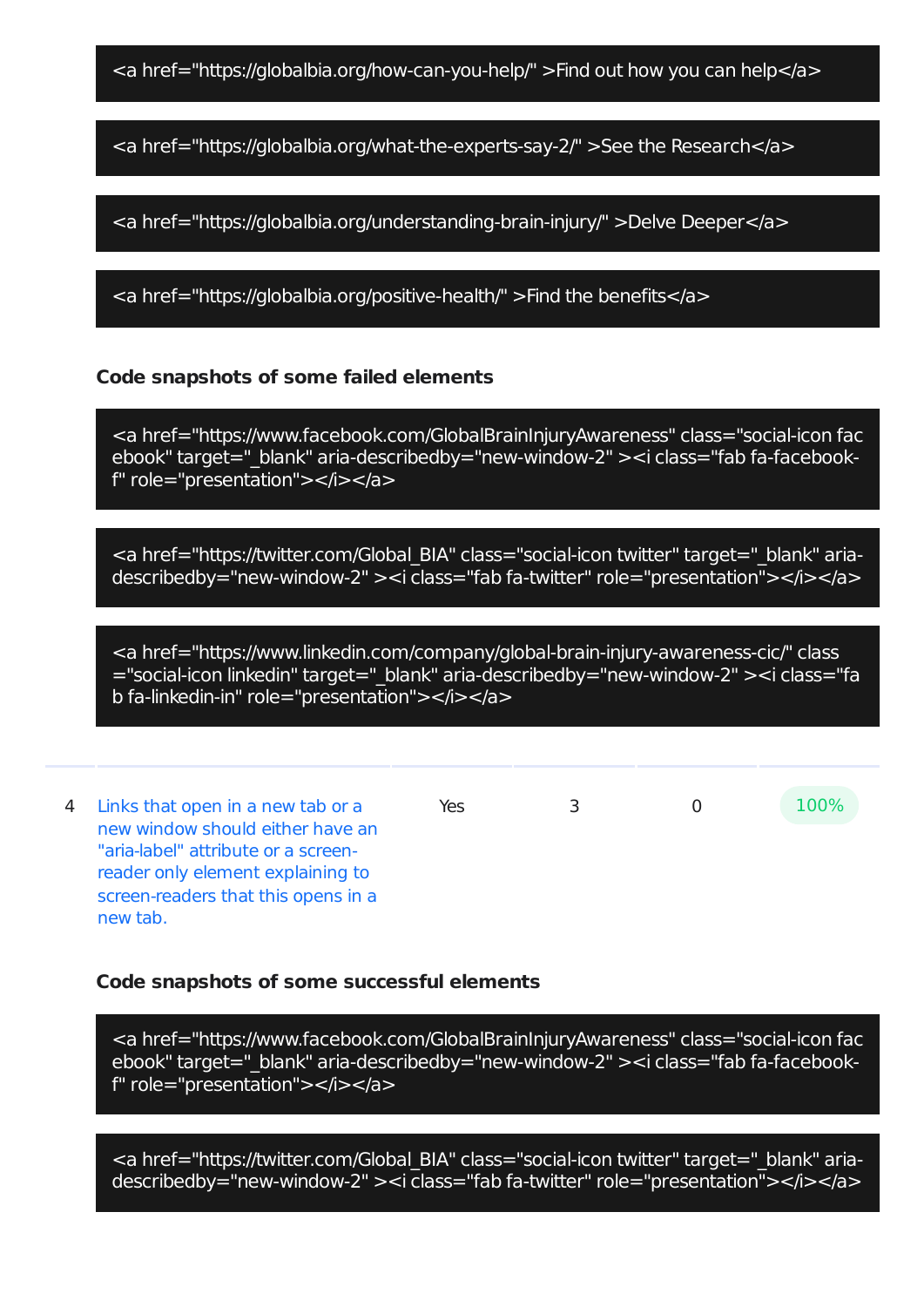<a href="https://www.linkedin.com/company/global-brain-injury-awareness-cic/" class ="social-icon linkedin" target="\_blank" aria-describedby="new-window-2" ><i class="fa b fa-linkedin-in" role="presentation"></i></a>

5 An H1 title provides information to blind-users using screen-readers of what the main topic of the page is and each page should have exactly one H1 title. Yes Pass - 100%

## **Code snapshots of some successful elements**

<h1><span class="has-inline-color has-white-color">A not-for-profit dedicated to</spa n> <span style="color:#35bcda" class="has-inline-color">improving</span> <span cla ss="has-inline-color has-white-color">the brain injury care path for all.</span></h1...

| 6              | HTML title elements (H1-6) should<br>have texts. If images or links are<br>used, they should include an<br>alternative or screen-reader only<br>text.                                            | Yes       | 19             | $\overline{0}$ | 100% |
|----------------|--------------------------------------------------------------------------------------------------------------------------------------------------------------------------------------------------|-----------|----------------|----------------|------|
| $\overline{7}$ | Elements that visually appear as<br>titles but are coded with a non-<br>heading HTML Tag should include a<br>"role" attribute that equals to<br>"heading" or have their tags fixed.              | <b>No</b> | $\overline{0}$ | $\mathbf 0$    |      |
| 8              | Title levels should not be skipped<br>and should be built with consistent<br>hierarchy. For example: you cannot<br>have "h4" titles and "h2" titles<br>without having "h3" titles.               | Yes       | Pass           |                | 100% |
| 9              | Interactive elements such as links,<br>buttons and form fields should all<br>be navigable using the keyboard by<br>either using a focusable element (a,<br>button, input, etc.) or including the | Yes       | Pass           |                | 100% |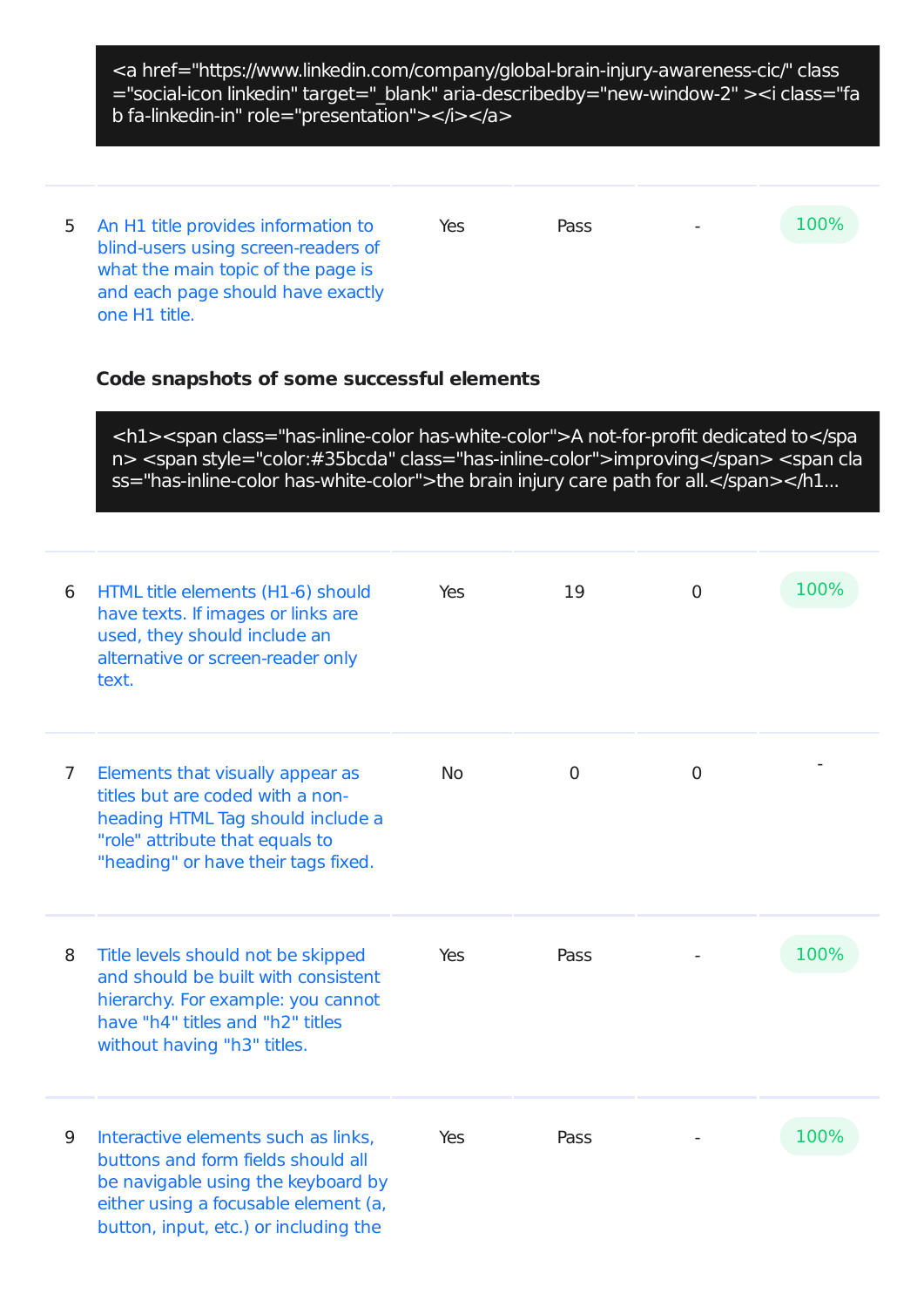"tabindex" attribute that equals to "0".

| 10 | Interactive elements that can be<br>navigated using the keyboard<br>should be surrounded by a visual<br>outline whenever they are focused.                                                                                                                                                  | Yes | Pass           |                | 100% |
|----|---------------------------------------------------------------------------------------------------------------------------------------------------------------------------------------------------------------------------------------------------------------------------------------------|-----|----------------|----------------|------|
| 11 | Active popups should include an<br>"aria-modal" attribute that equals to<br>"true", and a "role" attribute that<br>equals to "dialog", so screen-reader<br>users know how to navigate within<br>it.                                                                                         | No. | $\overline{0}$ | $\overline{0}$ |      |
| 12 | Every page should include hidden<br>links that by clicking on them<br>(either using keyboard navigation<br>or a screen-reader), the user will<br>"skip" certain blocks directly to<br>main landmarks such as main<br>content, menu or footer.<br>Code snapshots of some successful elements | Yes | Pass           |                | 100% |

<a class="skip-main" href="#main" role="button" >Skip to main content</a>

| 13 | Elements that are hidden using CSS<br>manipulations (opacity, height,<br>text-indent, off-canvas, etc.) should<br>be wrapped inside an element with<br>an "aria-hidden" attribute that<br>equals to "false", or include it<br>directly, and have it dynamically<br>changed to "true" when they<br>become visible. | No. | 0 | 0 |  |
|----|-------------------------------------------------------------------------------------------------------------------------------------------------------------------------------------------------------------------------------------------------------------------------------------------------------------------|-----|---|---|--|
| 14 | Elements that are hidden using CSS<br>manipulations (opacity, height,<br>text-indent, off-canvas, etc.) should<br>include a "tabindex" attribute that                                                                                                                                                             | No. | 0 | O |  |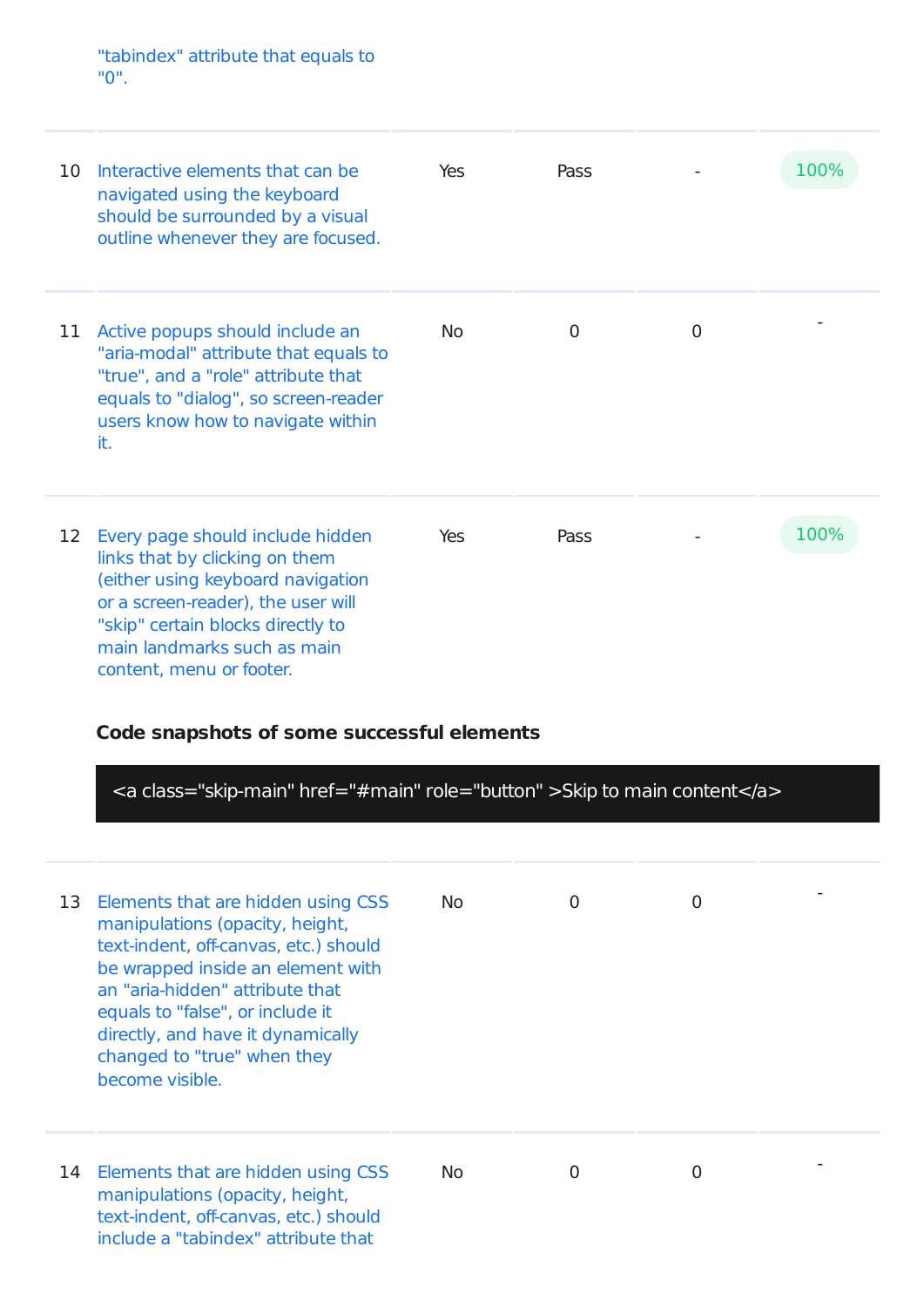is below 0, and have it dynamically changed to 0 when they become visible.

15 Menus should either be built using the HTML5 "nav" element or include a "role" attribute that equals to "menu" or "navigation" to indicate a navigation landmark for screenreaders. Yes 5 0 100%

## **Code snapshots of some successful elements**

<nav class="menu-main-menu-container"><ul id="menu-main-menu" class="menu" ><li id="menu-item-15" class="menu-item menu-item-type-post\_type menu-item-objec t-page menu-item-home current-menu-item page item page-item-7 current page item menu-item-15"><...

<nav class="menu-supporting-shared-goals-container"><ul id="menu-supporting-shar ed-goals" class="menu" ><li id="menu-item-1845" class="menu-item menu-item-typepost\_type menu-item-object-page menu-item-1845"><a href="https://globalbia.org/don ations-a...

<nav class="menu-quick-links-container"><ul id="menu-quick-links" class="menu" ><li id="menu-item-95" class="menu-item menu-item-type-post\_type menu-item-object-pa ge menu-item-95"><a href="https://globalbia.org/understanding-brain-injury/" >Unders tan...

<nav class="menu-who-we-are-container"><ul id="menu-who-we-are" class="menu" ><li id="menu-item-108" class="menu-item menu-item-type-post\_type menu-item-obj ect-page menu-item-108"><a href="https://globalbia.org/about-us/" >About Us</a></li  $>$  <li id="m...

<nav class="menu-legal-menu-container"><ul id="menu-legal-menu" class="menu" > <li id="menu-item-124" class="menu-item menu-item-type-post\_type menu-item-objec t-page menu-item-124"><a href="https://globalbia.org/terms-conditions/" >Terms &am p; Conditi...

16 Menu items that have a dropdown menu include an "aria-haspopup" attribute that equals to "true".

No 0 0

-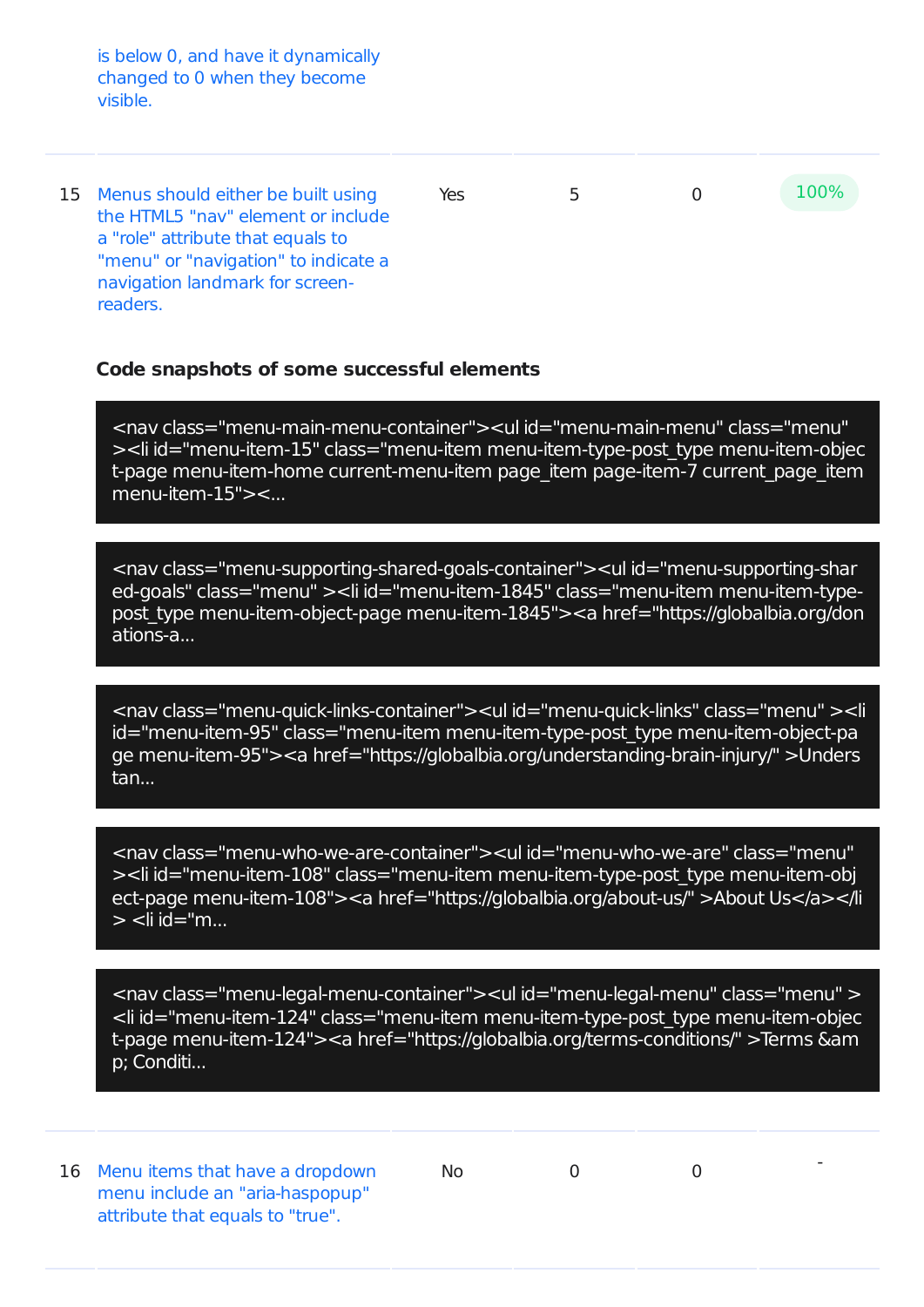| 17 | Menu items that have a dropdown<br>menu include an "aria-expanded"<br>attribute that equals to "false" that<br>changes to "true" and back when<br>opening or closing the dropdown. | No. | 0 | 0 |      |
|----|------------------------------------------------------------------------------------------------------------------------------------------------------------------------------------|-----|---|---|------|
| 18 | Images should have an alternative<br>text description that describes both<br>the objects and the embedded text<br>that the image contains, using the<br>"alt" attribute.           | Yes | 9 | 0 | 100% |

#### **Code snapshots of some successful elements**

<img src="https://globalbia.org/wp-content/themes/globalbia/assets/images/logo.png" al t="Global Brain Injury Association Logo">

<img src="https://globalbia.org/wp-content/uploads/2020/09/hero-home-5.svg" alt="Her  $0"$ 

<img src="https://globalbia.org/wp-content/uploads/2020/09/vector-alone.svg" alt="Alon e">

<img src="https://globalbia.org/wp-content/uploads/2020/09/20200916\_121941-1.jpg" al t="BIA NYC picnic">

<img src="https://globalbia.org/wp-content/uploads/2020/09/vector-condused.svg" alt ="Confused">

<img src="https://globalbia.org/wp-content/uploads/2020/09/vector-phone.svg" alt="Pho ne">

<img src="https://globalbia.org/wp-content/uploads/2021/02/Problems-seeing-the-whole -picture-following-brain-injury.jpg" alt="Difficulties with Limited Perspective">

<img src="https://globalbia.org/wp-content/uploads/2022/03/Malingering.jpg" alt="Malin gering in Perspective">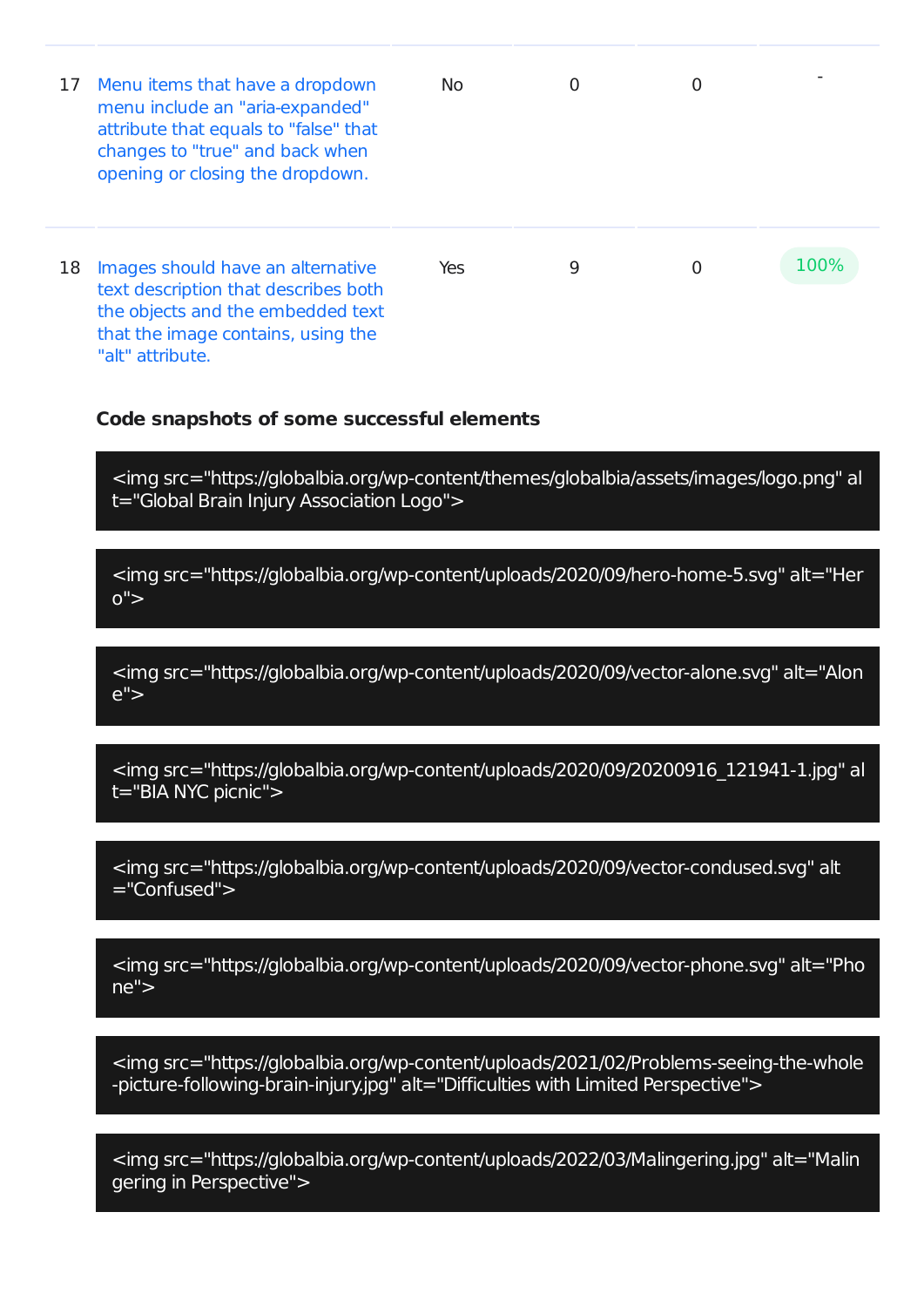<img src="https://globalbia.org/wp-content/uploads/2021/02/Brain-Injury-Doesnt-Define-Me.jpg" alt="I Am Not My Brain Injury">

| 19 | Background images that are not<br>just for decoration purposes and<br>should have the same treatment as<br>standard images and include a<br>"role" attribute that equals to "img"<br>and an alternative text description<br>in an "aria-label" attribute. | No. | ∩ | 0 |      |
|----|-----------------------------------------------------------------------------------------------------------------------------------------------------------------------------------------------------------------------------------------------------------|-----|---|---|------|
| 20 | Font icons, SVG or images that are<br>being used as spacers, decorations<br>or their purpose is already<br>described by the content should<br>include a "role" attribute that equals<br>to "presentation" or "none".                                      | Yes | 2 | O | 100% |

## **Code snapshots of some successful elements**

<span class="hamburger-box" > <span class="hamburger-inner" ></span> </span>

<span class="hamburger-inner" ></span>

| 21 | Figure elements that are used to<br>display images should have a "role"<br>attribute that equals to "none" and<br>the image provide itself should<br>provide the description using an<br>"alt" attribute. | No.       | 0 | $\overline{0}$ |  |
|----|-----------------------------------------------------------------------------------------------------------------------------------------------------------------------------------------------------------|-----------|---|----------------|--|
| 22 | Every "area" element of a "map"<br>tag should be regarded as a<br>standard image and receive an<br>alternative text description using an<br>"alt" attribute.                                              | <b>No</b> | 0 | $\Omega$       |  |
|    | 23 Small or hidden tracker pixel<br>images (often used for analytics or                                                                                                                                   | <b>No</b> | 0 | 0              |  |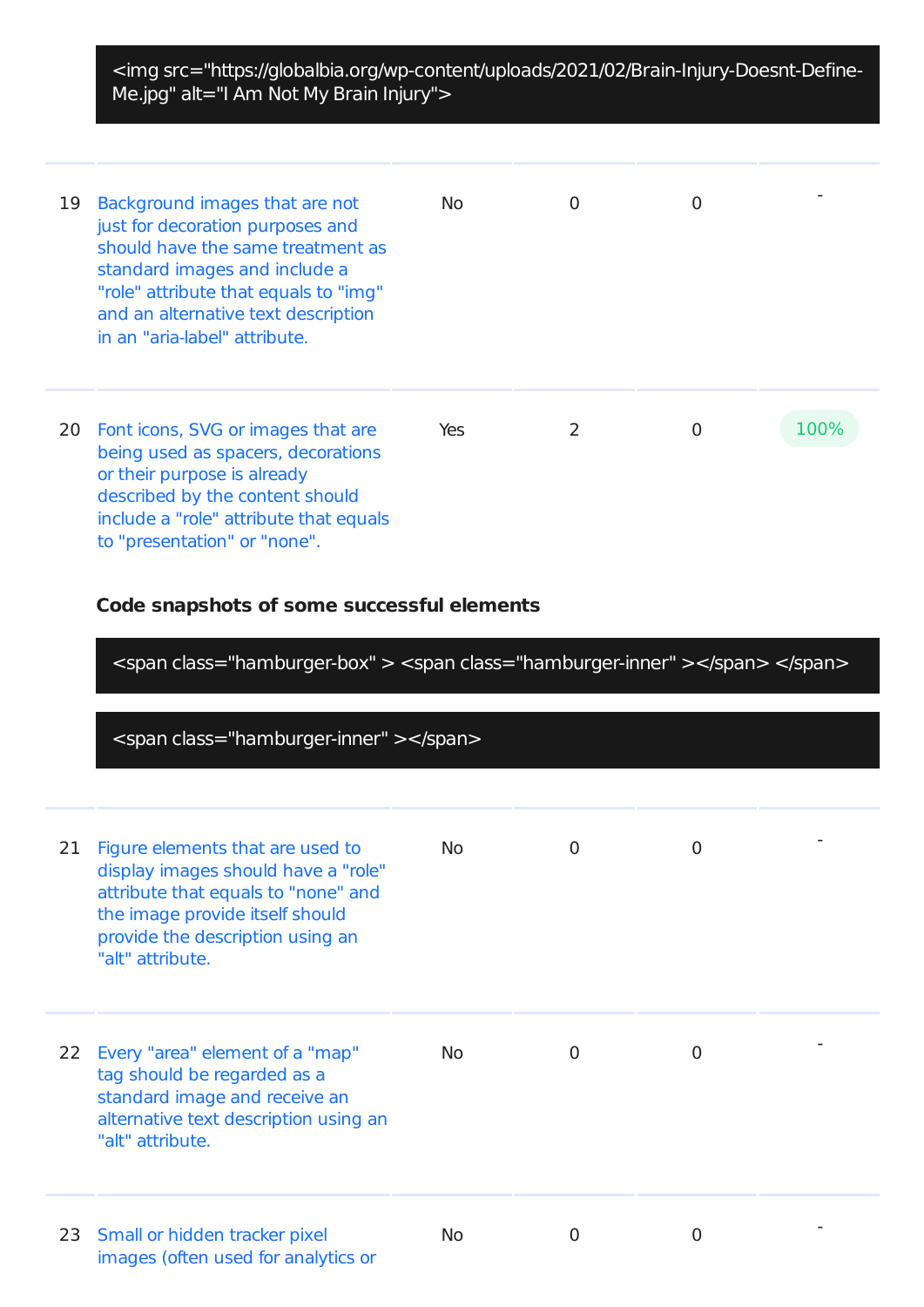marketing purposes) should include a "role" attribute that equals to "none" or "presentation" so they are excluded from screen-readers.

| 24 | Form fields should either include an<br>"aria-label" attribute or a connected<br>LABEL element describing the<br>requirement of the field (email,<br>phone, name, etc.).                                                   | <b>No</b> | 0              | $\overline{0}$ |      |
|----|----------------------------------------------------------------------------------------------------------------------------------------------------------------------------------------------------------------------------|-----------|----------------|----------------|------|
| 25 | Form elements cannot have the<br>same ID, or else their corresponding<br>label will provide false information.                                                                                                             | <b>No</b> | $\overline{0}$ | $\overline{0}$ |      |
| 26 | Required form fields should include<br>an "aria-required" attribute that<br>equals to "true" so blind users<br>using screen-readers know their<br>validation.                                                              | <b>No</b> | $\mathbf 0$    | 0              |      |
| 27 | The validity status of every form<br>element must be represented in<br>the code at all times using the "aria-<br>invalid" attributes and the<br>"true/false" values, and change<br>dynamically when the status<br>changes. | <b>No</b> | $\mathbf 0$    | $\overline{0}$ |      |
| 28 | aria-describedby and aria-labeledby<br>attributes should be connected by<br>ID to an element that either has<br>text description or an "aria-label"<br>attribute.                                                          | Yes       | 3              | $\overline{0}$ | 100% |

## **Code snapshots of some successful elements**

<a href="https://www.facebook.com/GlobalBrainInjuryAwareness" class="social-icon fac ebook" target="\_blank" aria-describedby="new-window-2" ><i class="fab fa-facebookf" role="presentation"></i></a>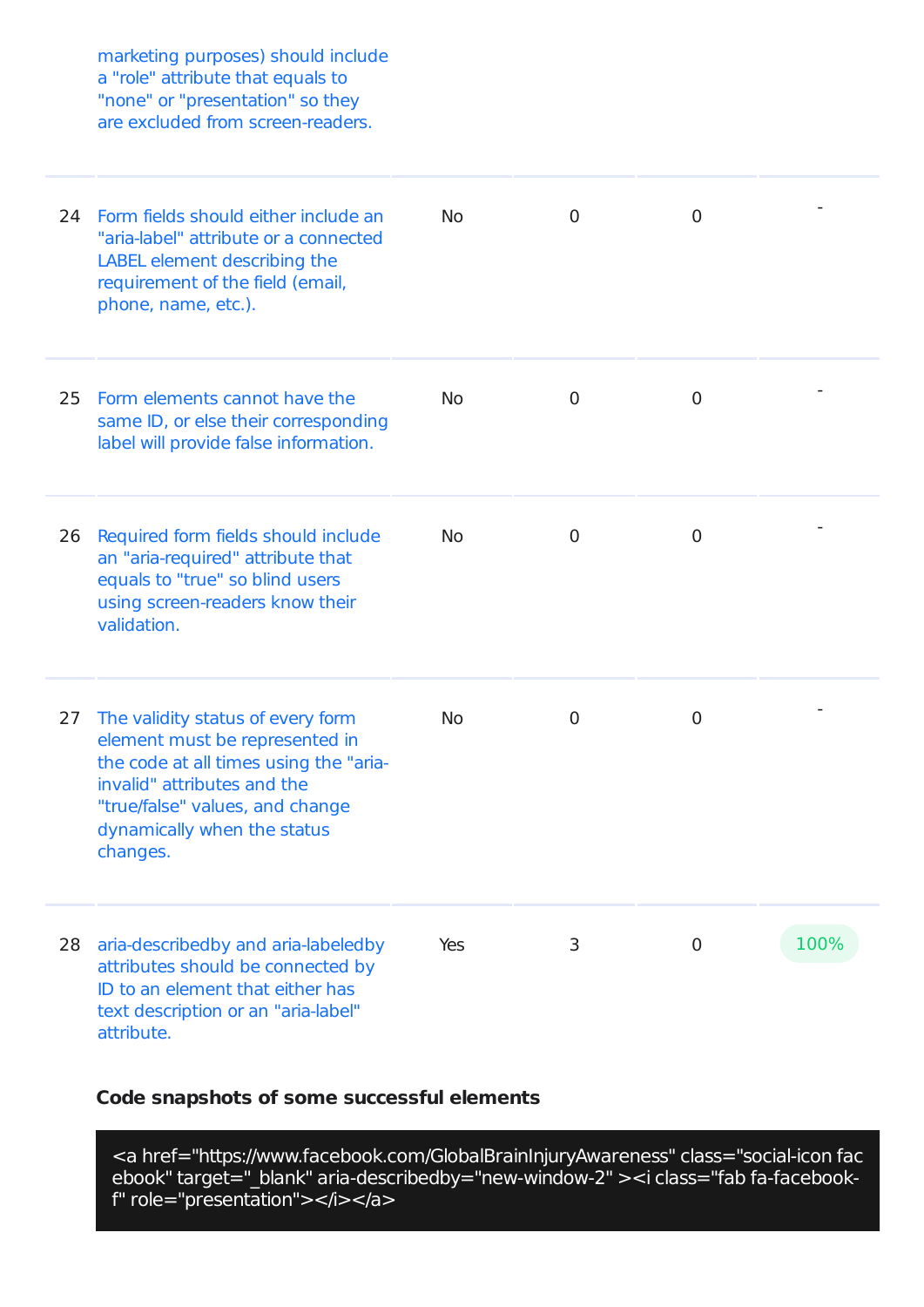<a href="https://twitter.com/Global\_BIA" class="social-icon twitter" target="\_blank" ariadescribedby="new-window-2" ><i class="fab fa-twitter" role="presentation"></i></a>

<a href="https://www.linkedin.com/company/global-brain-injury-awareness-cic/" class ="social-icon linkedin" target="\_blank" aria-describedby="new-window-2" ><i class="fa b fa-linkedin-in" role="presentation"></i></a>

| 29 | All forms should have a submission<br>button that is built as an input type<br>"submit" or a "button" element, or<br>include a "role" tag that equals to<br>"button". Buttons can be hidden if<br>the form can be submitted using<br>the Enter key. | <b>No</b>  | 0    | $\overline{0}$ |      |
|----|-----------------------------------------------------------------------------------------------------------------------------------------------------------------------------------------------------------------------------------------------------|------------|------|----------------|------|
| 30 | Search forms should include a<br>"role" tag that equals to "search" (or<br>be wrapped by one) to indicate a<br>search landmark for screen-readers.                                                                                                  | No.        | 0    | $\overline{0}$ |      |
| 31 | The title tag of the HEAD section<br>(also the title that appears in the<br>browser tab and Search Engine<br>result pages) should exist and<br>describe the name of the current<br>webpage for screen-reader users.                                 | <b>Yes</b> | Pass |                | 100% |

## **Code snapshots of some successful elements**

| <title>Global Brain Injury Awareness   Don't Struggle Alone</title>                                                                                                   |     |      |             |
|-----------------------------------------------------------------------------------------------------------------------------------------------------------------------|-----|------|-------------|
| 32 The HTML tag should include a<br>"lang" attribute that represents the<br>main language of the webpage so<br>screen-readers can calibrate on it for<br>blind users. | Yes | Pass | <b>100%</b> |

#### **Code snapshots of some successful elements**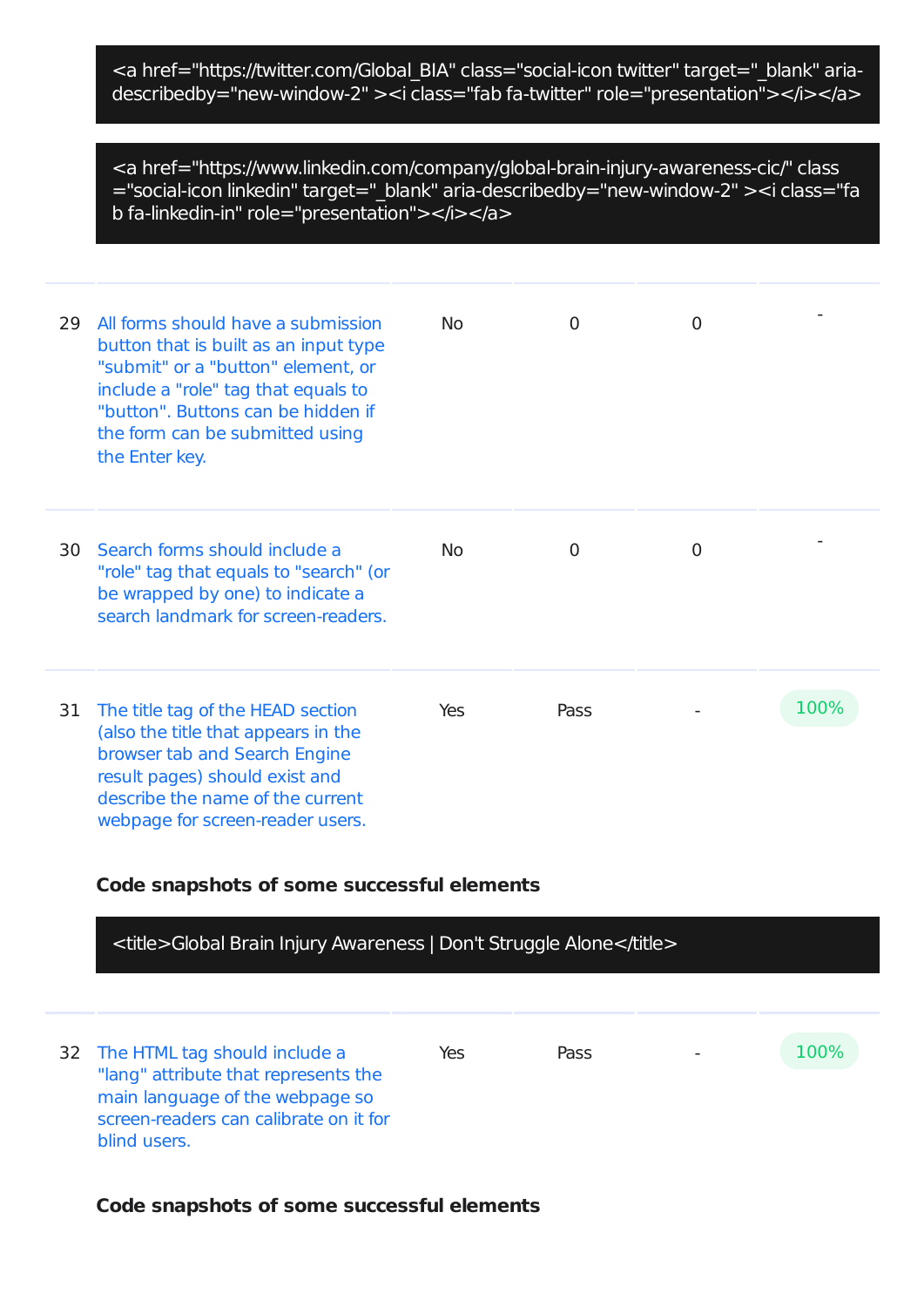<html lang="en-US" style="--offset:401.5px;"><head> <base href="https://globalbia.or g"><meta name="aceClient" content="true"><meta name="aceToken" content="624 a0ff2484afb000fc5f5e0"><meta name="aceWebsite" content="globalbia.org"><meta name="acs...

33 The meta viewport tag should allow vision impaired users to pinch-zoom at least double the standard scaling using the user-scalable="yes" and maximum-scale={2 or higher} content strings.  $Yes$  Pass  $-100\%$ 

## **Code snapshots of some successful elements**

<meta name="viewport" content="width=device-width, initial-scale=1"> 34 Landmarks such as main content and footer should be built using their corresponding HTML5 element or include a description using an "aria-label" attribute and a "role" tag that equals to "contentinfo" or "main". Landmarks such as search and navigation are tested in other sections. Yes 3 0 100%

## **Code snapshots of some successful elements**

<main> <section id="page-7" class="post-7 page type-page status-publish hentry"> < div class="page-content"> <div class="wp-block-lazyblock-hero lazyblock-hero-Z5N1J l"><section class="hero"> <img src="https://globalbia.org/w...

<footer class="footer"> <div class="grid wrapper"> <div class="footer-links"> <div cla ss="footer-link col-12 sm-col-6 lg-col-3"> <h3>Supporting Shared Goals</h3> <nav cla ss="menu-supporting-shar...

35 Font sizes should be at least 11px in size in order to stay readable in the majority of font families. This should be verified also when using

Yes Pass - 100%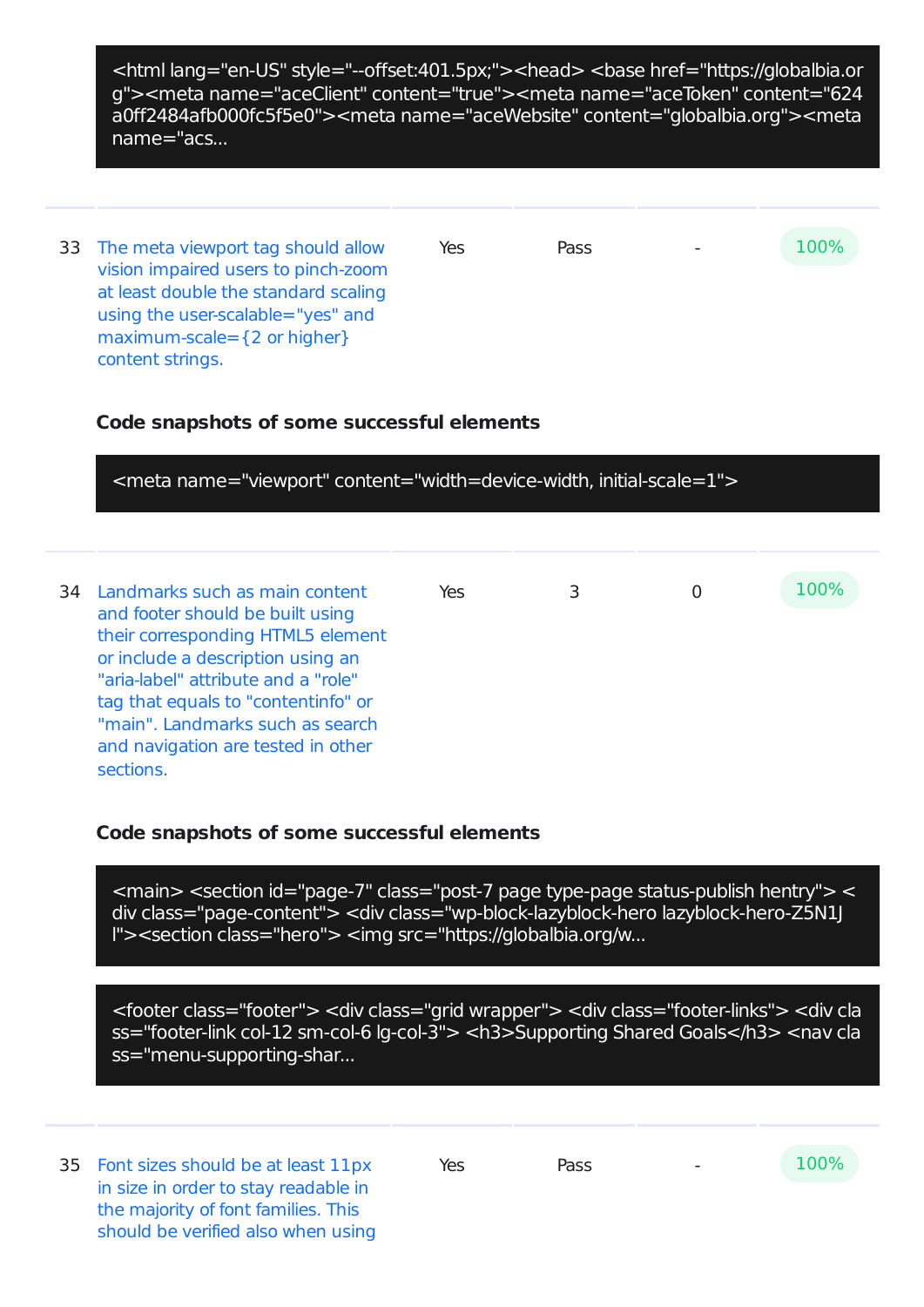dynamic units such as REM or percents.

| 36 | Letter spacing should not be set to<br>below -1px in order to stay readable<br>in the majority of font families. This<br>should be verified also when using<br>dynamic units such as REM or<br>percents. | Yes | Pass |    | 100% |
|----|----------------------------------------------------------------------------------------------------------------------------------------------------------------------------------------------------------|-----|------|----|------|
| 37 | Elements that have texts should<br>meet a minimum contrast ratio of<br>4.5:1 between their foreground<br>(usually text color) and background<br>color.                                                   | Yes | 4    | 66 |      |

## **Code snapshots of some successful elements**

<span class="has-inline-color has-white-color">A not-for-profit dedicated to</span>

<span style="color:#35bcda" class="has-inline-color">improving</span>

<span class="has-inline-color has-white-color">the brain injury care path for all.</span  $\geq$ 

 $<$ h3 class="helpful-headline">Login to let us know if this post helpful  $<$ br  $>$   $<$ a href="htt ps://globalbia.org/login-register/?redirect\_to=/" >Login/Register</a></h3>

## **Code snapshots of some failed elements**

<a href="https://globalbia.org/" aria-current="page" >Home</a>

<a href="https://globalbia.org/partner-projects/" >Partner Projects</a>

<a href="https://globalbia.org/global-picnic-2/" >Global Picnic</a>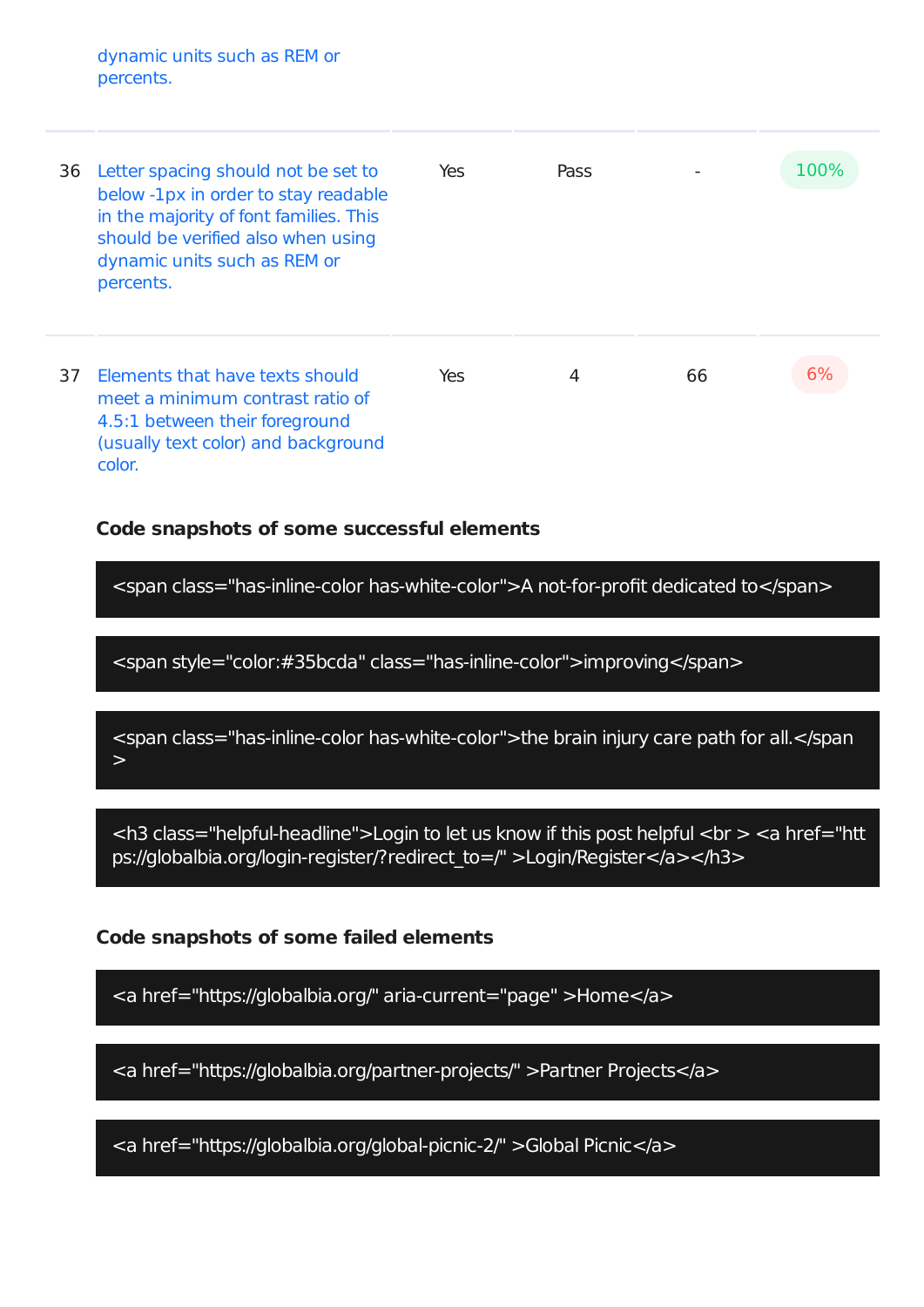<a href="https://globalbia.org/login-register/" class="account-button login-register" > Lo gin | Register </a>

<a href="/donate/" class="account-button donate" > Donate </a>

<h2>No one should have to struggle alone</h2>

<p>For the millions of people around the world affected by different types of Acquired B rain Injury (ABI), either directly, as a 'survivor,' or indirectly, as a family member, friend o r carer, there are often gaps in health service provision or informa...

<a href="https://globalbia.org/how-can-you-help/" >Find out how you can help</a>

<h3>What the experts say</h3>

<p>Articles, interviews and professional blogs bringing you news and helpful informatio n from neurological experts and researchers.</p>

| 38 | Carousels should include an "aria-<br>label" attribute that equals to<br>"carousel"/"slider" or something<br>else that indicates the functionality,<br>as well as be tagged as a landmark<br>for screen-readers using a "role" tag<br>that equals to "contentinfo". | N <sub>0</sub> | 0        | $\overline{0}$ |  |
|----|---------------------------------------------------------------------------------------------------------------------------------------------------------------------------------------------------------------------------------------------------------------------|----------------|----------|----------------|--|
| 39 | Control elements such as next and<br>previous icons should include an<br>"aria-label" attribute or a screen-<br>reader only text that explains the<br>functionality to screen-readers.                                                                              | <b>No</b>      | $\Omega$ | 0              |  |
| 40 | A common accessibility mistake is<br>to treat carousels as live regions<br>using the "aria-live" attribute and<br>the "polite" or the "assertive values.<br>Using this practice will cause                                                                          | <b>No</b>      | 0        | 0              |  |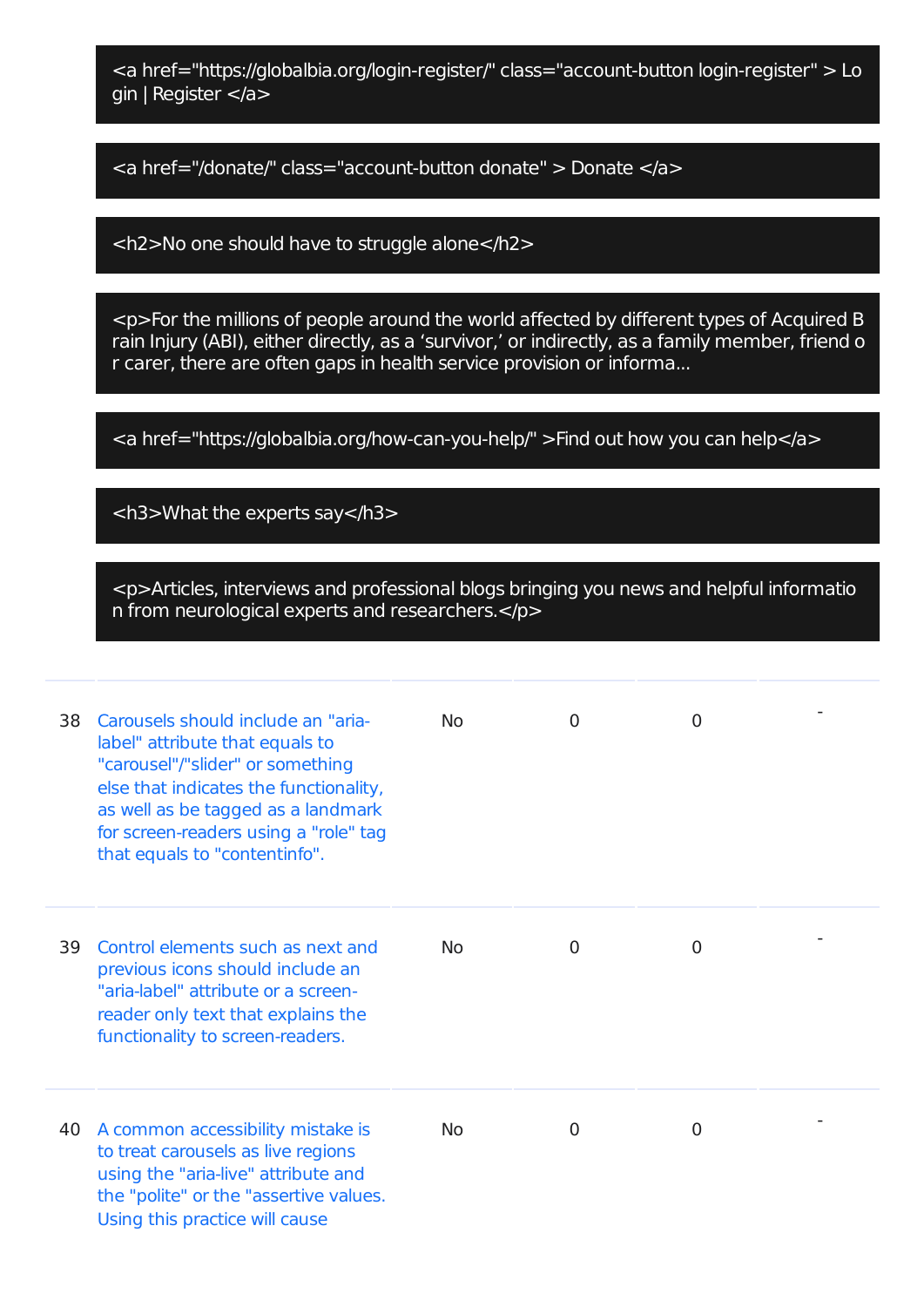screen-readers to cut and skip announcements.

| 41 | Carousel pagination items (usually<br>used as small dots at the bottom of<br>the carousel) should indicate their<br>functionality and slide number they<br>control using an "aria-label" and a<br>screen-reader only text. | <b>No</b> | 0 | $\overline{0}$ |  |
|----|----------------------------------------------------------------------------------------------------------------------------------------------------------------------------------------------------------------------------|-----------|---|----------------|--|
| 42 | Tables that are being used as layout<br>structures should include a "role"<br>attribute that equals to<br>"presentation" to indicate to screen-<br>readers that it is not really a table.                                  | <b>No</b> | 0 | 0              |  |
|    | 43 If nested tables are used (a table<br>element within a table cell), set the<br>nested tables "role" attribute to<br>"presentation".                                                                                     | <b>No</b> | 0 | $\overline{0}$ |  |
| 44 | Tables that are missing a THEAD<br>row with TH elements, should<br>include a "role" attribute that equals<br>to "rowheader" on the TD elements<br>of the TR that represents the visual<br>table headings.                  | <b>No</b> | 0 | 0              |  |
| 45 | Visually deleted texts (often used to<br>show a previous price of a sale)<br>should include an "aria-label"<br>attribute or a screen-reader only<br>text that explains this is deleted<br>text.                            | <b>No</b> | 0 | 0              |  |
| 46 | Breadcrumbs main element should<br>include a "role" attribute that equals<br>to "navigation" and an "aria-label"<br>attribute that describes the<br>functionality."                                                        | <b>No</b> | 0 | 0              |  |